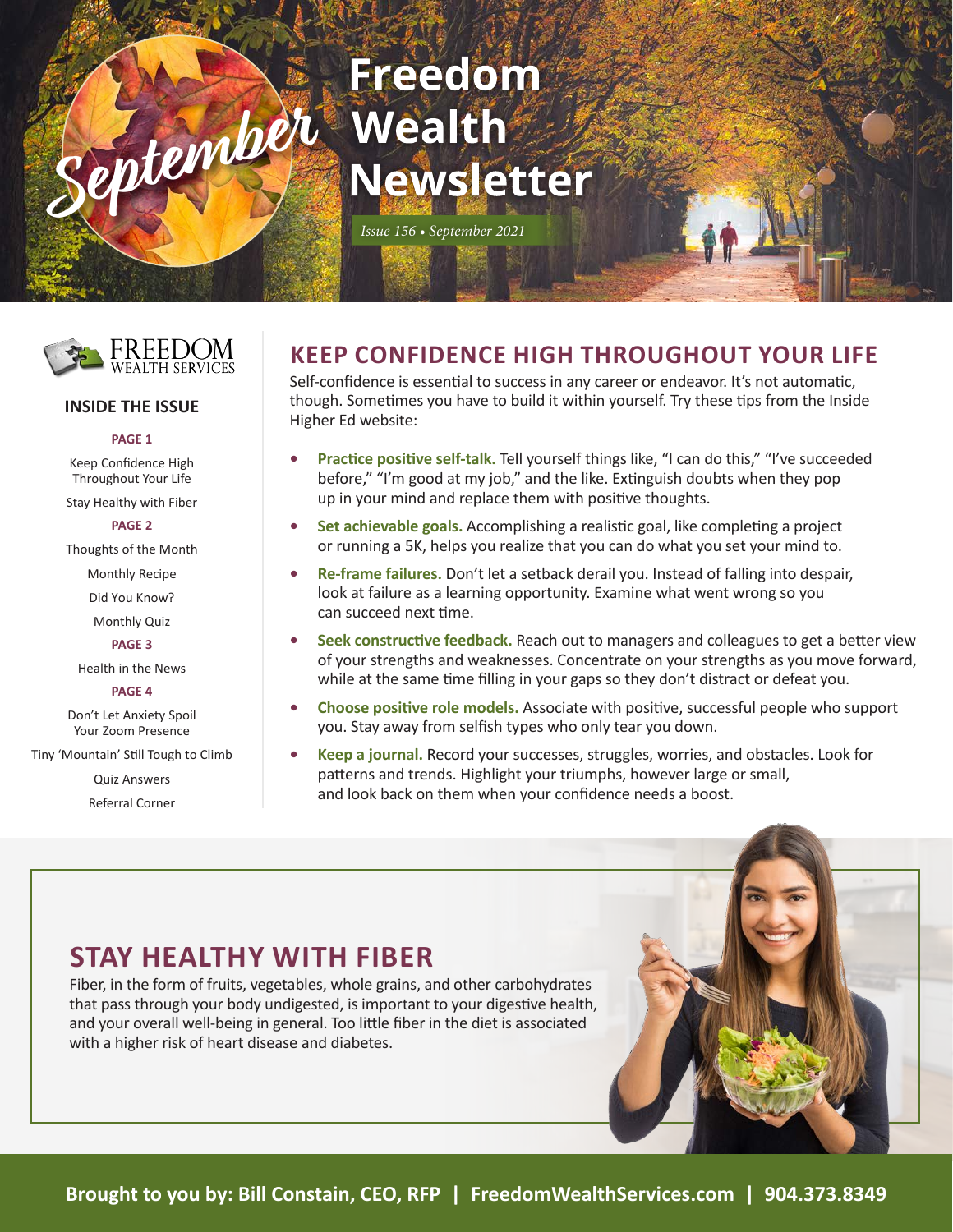### **THOUGHTS OF THE MONTH**

"If you live long enough, you'll make mistakes. But if you  $P$ G 2 *learn from them, you'll be a better person." - Bill Clinton*

*"It's not what you look at that matters, it's what you see." - Henry David Thoreau* 



### **EASY APPLE TURNOVERS**

Transform store-bought puff pastry into a family favorite.

#### **Ingredients**

Diced (peeled) apples

- 1 Tablespoon brown sugar
- 1/2 Teaspoon cinnamon
- 1 Tablespoon lemon juice
- 1 (17.3-oz) Package frozen puff pastry (2 sheets), thawed
- Flour, for dusting work surface
- 1 large egg, whisked
- Crystal sanding sugar (optional)

#### **Directions**

Preheat the oven to 400°F. Line two baking sheets with parchment paper or silpats.

In a large bowl, stir together the apples, brown sugar, cinnamon and lemon juice.

Unfold the puff pastry sheets onto a lightly floured work surface. Using a rolling pin, gently roll over the pastry to seal any perforations, then cut each sheet into 4 squares.

Top with crumbled cheese and serve!

#### **DID YOU KNOW?**

22% of people skip lunch daily.

The average person swallows 295 times during a meal.

72% of people eavesdrop.

The most popular snack food is potato chips.

45% of people use mouthwash daily.

On average 22% of all restaurant meals include potato chips.



*\*Thanks www.did-you-knows.com*

## **MONTHLY QUIZ**

*Answers page 4*

**When referring to phone calls made over the Internet, what does the acronym VoIP stand for?**

**Which US state, located on the eastern seaboard, partially falls in the Central Time Zone?**

**First published in 1842, "The Masque of the Red Death" is a short story by which American writer?**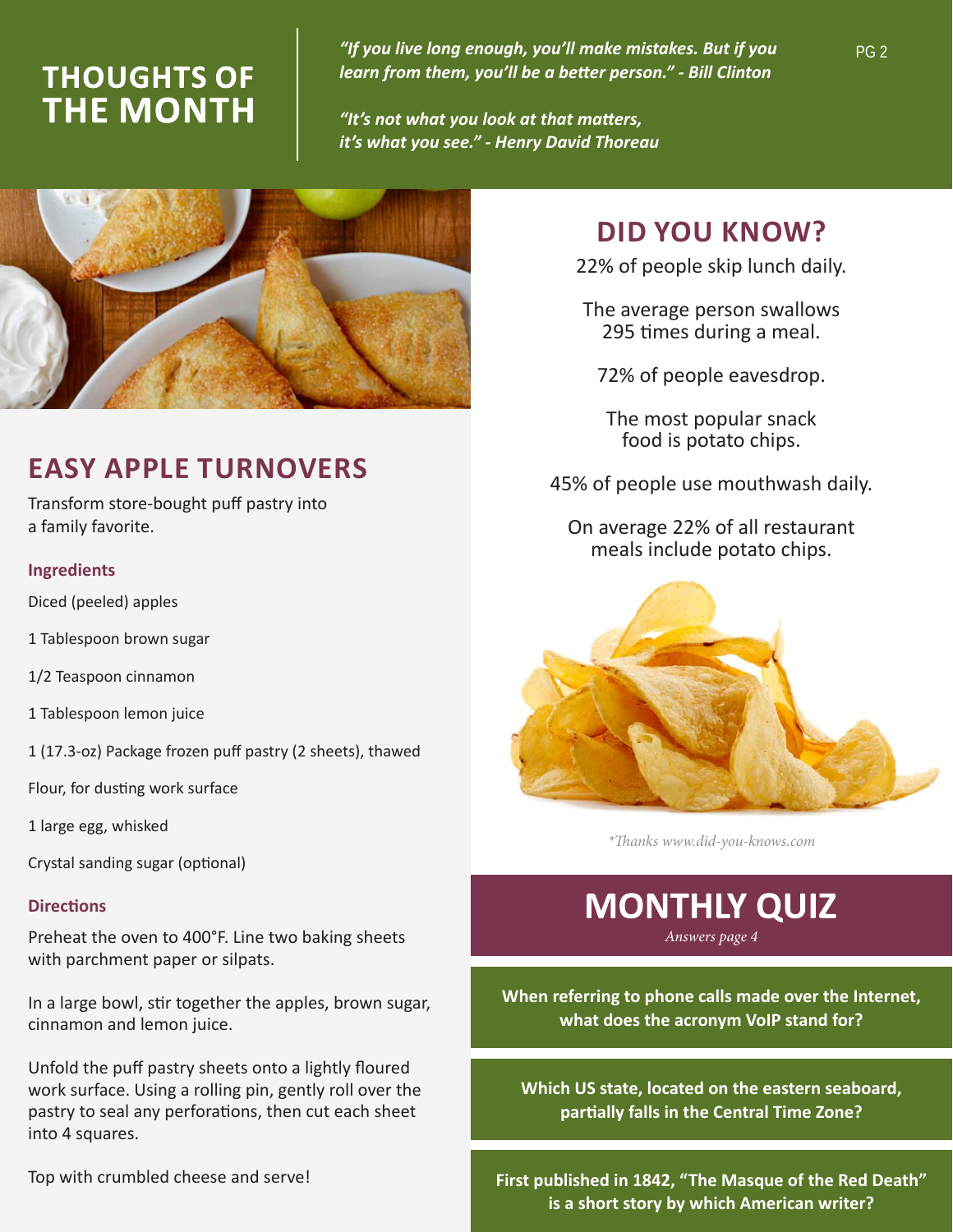#### **HEALTH IN THE NEWS**



### **AVOID INJURY AS YOU AGE**

As we age, our bodies get injured more easily. That's a fact of life, but you can avoid serious injury at any age by following some basic guidelines from the Seacoast Online website:

- **• Stay physically active.** Keep your body moving as much as you can to avoid stiffness and pain associated with arthritis, which grows worse the less you move. Regular, moderate exercise can decrease the impact of meniscal tears and bulging discs.
- **• Eat a healthy diet.** Green leafy vegetables like kale, spinach, and arugula help keep your bones strong and durable. So do nuts, fish, and grapefruit. Unprocessed oatmeal, raisins, blueberries, and unsalted nuts can keep your heart healthy as you age. Check with your doctor on what diet is best for you.
- **• Maintain your balance.** Slips and falls can cause fractures and broken bones, so keeping your balance is crucial. Practice by standing on one foot while you brush your teeth or wash the dishes. Try walking on your heel or toes for a short distance. Yoga and tai chi can also help you promote balance.
- **• Strengthen your core muscles.** Keeping your core abs, hips, and buttocks—strong will help you stand and sit more erect, as well as prevent back and neck pain and help you feel more energetic in general. Pilates is good for getting and keeping your core in shape.

#### **MAINTAIN YOUR MENTAL HEALTH AS THE WORLD REOPENS**

Life may slowly be returning to normal as more people get vaccinated and businesses keep reopening, but that doesn't mean this year hasn't taken a toll on people's mental health. PBS offers this advice on the transition to a less restricted life:

- **• Find new coping skills.** You may have found relaxation in cooking extravagant meals while on lock down. That's probably not possible now, so look for different tactics to relieve your anxiety—reading or listening to music while commuting, for example.
- **• Evaluate your feelings.** You may be stressed without realizing it. From time to time throughout the day, check your emotional state. Are you anxious, fearful, or angry at work, at the store, or at home? Being aware of your feelings helps you manage them better.
- **• Talk about your mental health.** If you have a therapist, be open about your worries. If you don't, find a trusted friend or two to confide in. Chances are they're dealing with the same struggles and sharing your experiences can help both of you keep your emotional equilibrium.